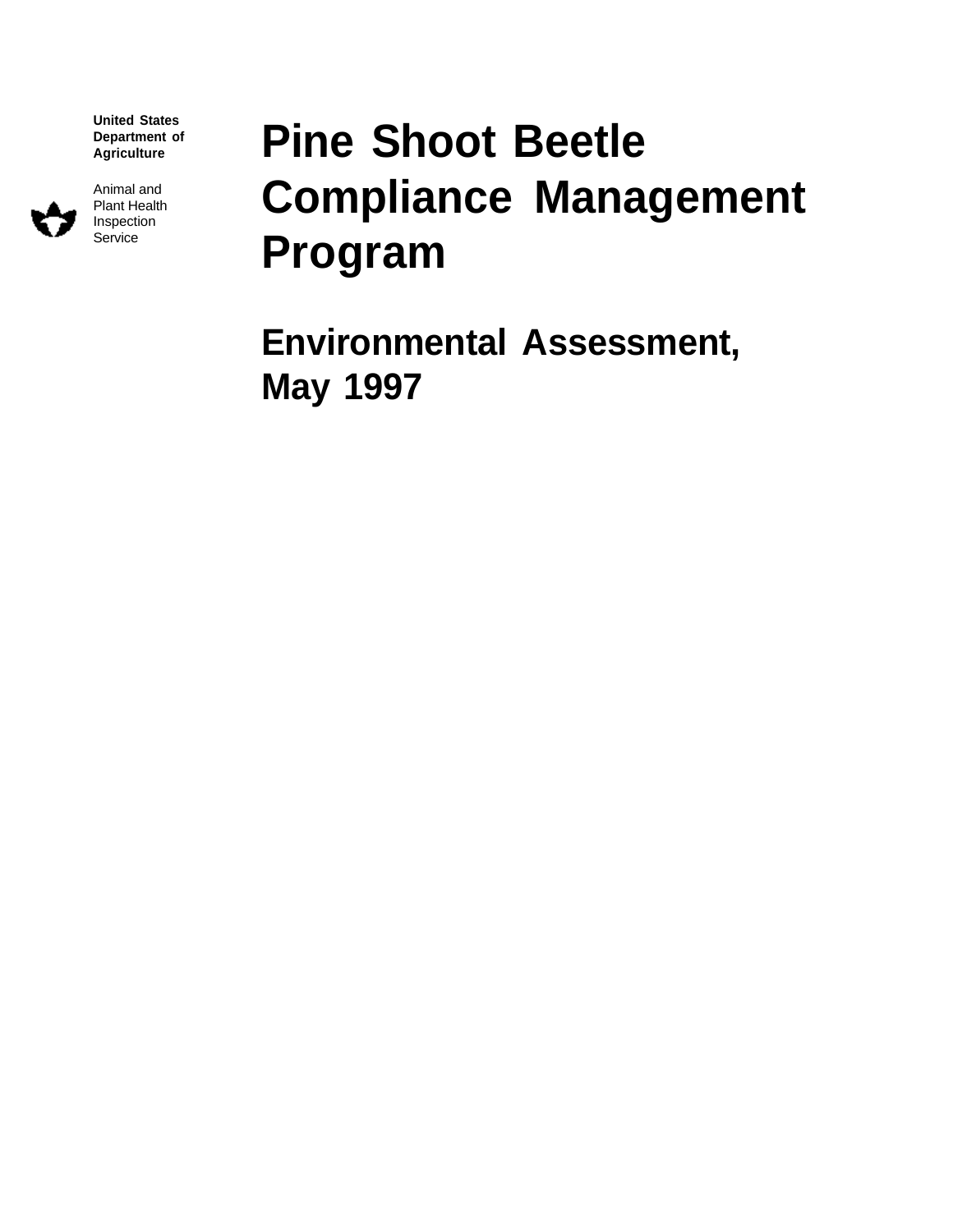## **Pine Shoot Beetle Compliance Management Program**

## **Environmental Assessment, May 1997**

#### **Agency Contact:**

 $\overline{a}$ 

L

Christine K. Markham Regional Program Manager Plant Protection and Quarantine Animal and Plant Health Inspection Service U.S. Department of Agriculture 505 South Lenola Road, Suite 210 Moorestown, NJ 08057-1549 Telephone: 609-757-5073

The U.S. Department of Agriculture (USDA) prohibits discrimination in its programs on the basis of race, color, national origin, gender, religion, age, disability, marital or familial status, or political beliefs. (Not all prohibited bases apply to all programs.) Persons with disabilities who require alternative means for communication of program information (braille, large print, audiotape, etc.) should contact the USDA Office of Communications at 202-720-5881 (voice) or 202-720-7808 (TDD).

To file a complaint, write the Secretary of Agriculture, USDA, Washington, DC 20250, or call 202-720-7327 (voice) or 202-720-1127 (TDD). USDA is an equal employment opportunity employer.

Mention of companies or commercial products in this report does not imply recommendation or endorsement by the U.S. Department of Agriculture over others not mentioned. USDA neither guarantees nor warrants the standard of any product mentioned. Product names are mentioned solely to report factually on available data and to provide specific information.

This publication reports research involving pesticides. All uses of pesticides must be registered by appropriate State and/or Federal agencies before they can be recommended.

CAUTION: Pesticides can be injurious to humans, domestic animals, desirable plants, and fish or other wildlife—if they are not handled or applied properly. Use all pesticides selectively and carefully. Follow recommended practices for the disposal of surplus pesticides and pesticide containers.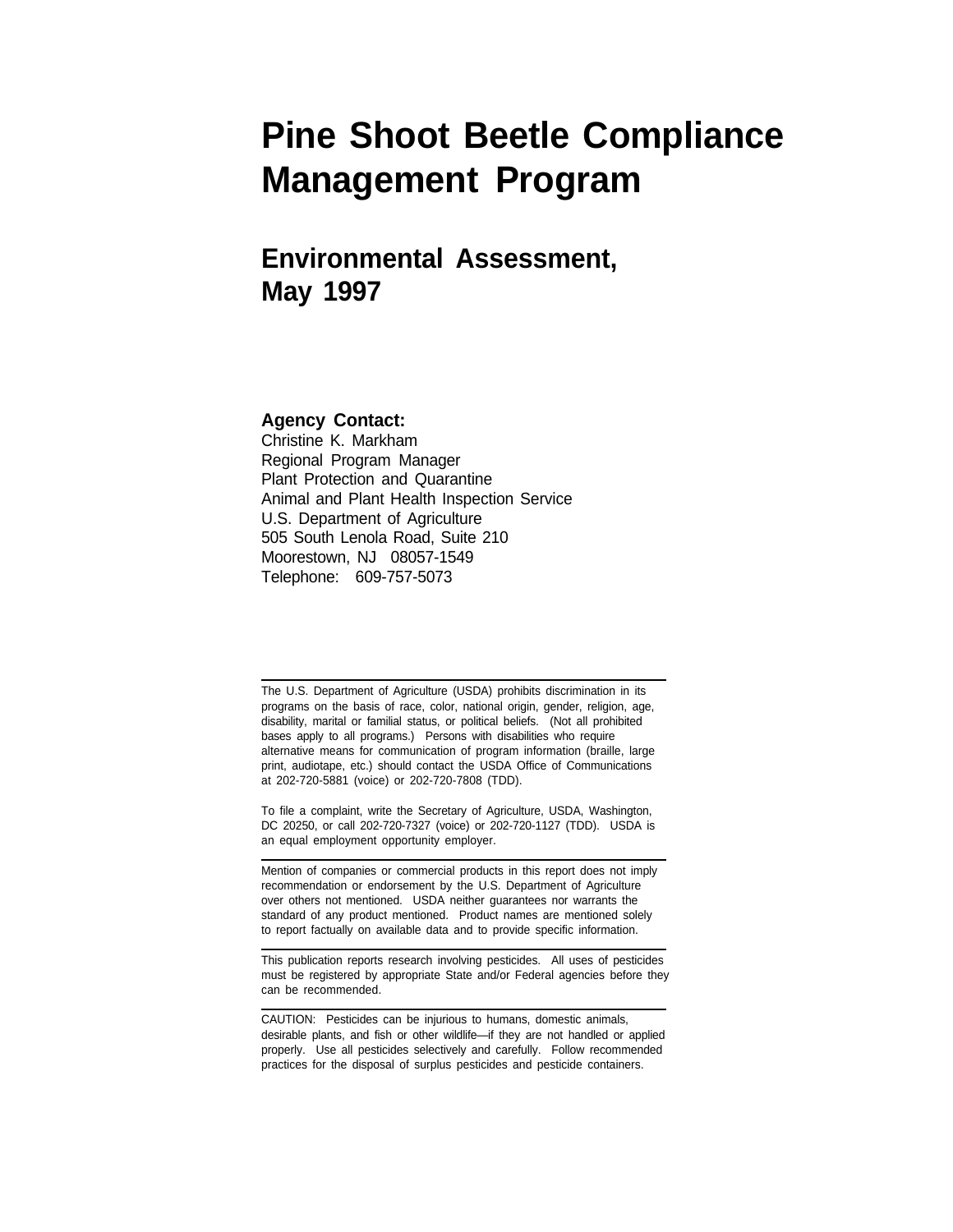## **Table of Contents**

| IV. Agencies, Organizations, and Individuals Consulted  7                                                           |  |  |  |  |
|---------------------------------------------------------------------------------------------------------------------|--|--|--|--|
| Appendix A. Mitigation Measures for Pesticide Applications<br>of Pine Shoot Beetle Compliance Management Program  8 |  |  |  |  |
|                                                                                                                     |  |  |  |  |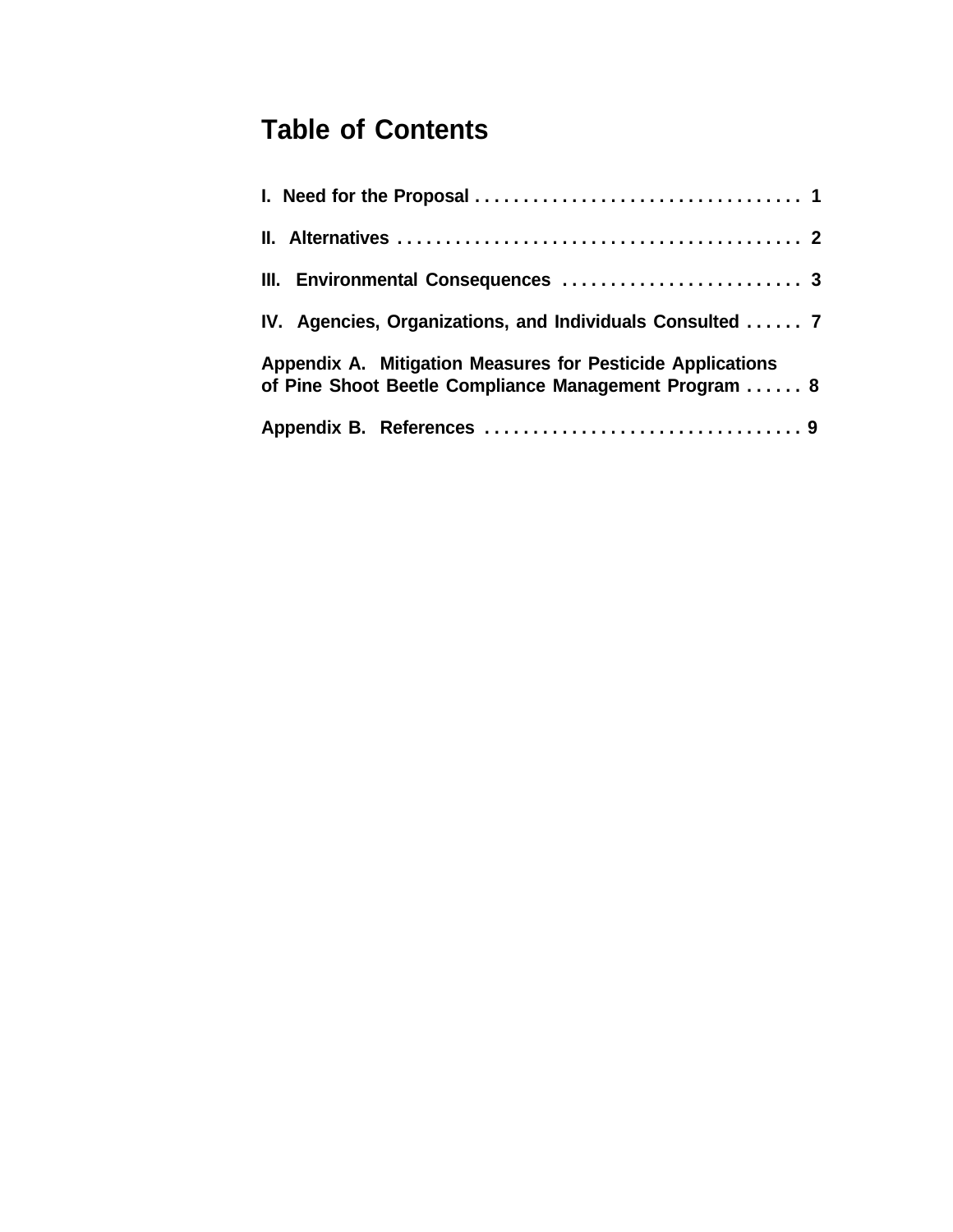## **I. Need for the Proposal**

#### **A. Introduction**

The pine shoot beetle (*Tomicus piniperda*) is native to Europe and Asia, where it is a destructive pest of pine and related species. Heavy infestations of pine shoot beetle typically kill most of the lateral shoots near the tops of trees. In rare cases, whole trees may be killed either by direct damage or by pathogenic fungi introduced by the beetle. Managed and natural stands of pine are at risk from infestations of pine shoot beetle.

After its detection on a Christmas tree farm near Strongsville, Ohio, in July 1992, the U.S. Department of Agriculture (USDA) conducted and coordinated an extensive detection and delimiting survey effort. Following the survey, the USDA's Animal and Plant Health Inspection Service (APHIS) established a quarantine for the pest. That quarantine, 7 Code of Federal Regulations (CFR) Part 301, Part 301.50 (Domestic Quarantines, Pine Shoot Beetle), provides for quarantines of infested areas, designates regulated items, provides protocols for the movement of regulated items, and specifies regulatory control methods.

Eradication and suppression have not been considered viable alternatives in preventing human-assisted spread of this pest because no reliable methods are available and the current infestation is so widespread (in the following eight States: Illinois, Indiana, Maryland, Michigan, New York, Ohio, Pennsylvania, and West Virginia). Although natural dispersal of pine shoot beetle is quite slow, transport of infested host material by humans probably accounts for its widespread dispersion.

#### **B. Purpose and Need**

APHIS is proposing the "Pine Shoot Beetle Compliance Management Program" (CMP) as an improved way of reducing the spread of pine shoot beetle. The management program provides an array of compliance and monitoring practices, designed to reduce the risk of the pest's spread. Under the CMP, regulatory enforcement will be conducted by the State plant regulatory agencies. This shift of regulatory responsibilities (endorsed by the National Plant Board) is necessary because of APHIS' diminishing resources for domestic programs such as pine shoot beetle. The program applies to Christmas tree and nursery stock species (pines) that are hosts of the pine shoot beetle. To protect uninfested States and negate those States' needs to implement exterior quarantines, the Federal quarantine will remain in place.

The USDA has the authority to establish quarantine areas under the Plant Quarantine Act, as amended (7 United States Code (U.S.C.) 151 *et seq.*), which regulates the importation of nursery stock, plants, and plant products. The Act provides for establishment of quarantine districts to regulate movement of plants for various purposes, including interstate shipments. The Federal Plant Pest Act, as amended (7 U.S.C. 150aa *et seq.*), enables the USDA to use emergency measures to inspect and seize regulated articles and regulate the movement of articles by requiring general or specific permits in accordance with certain conditions.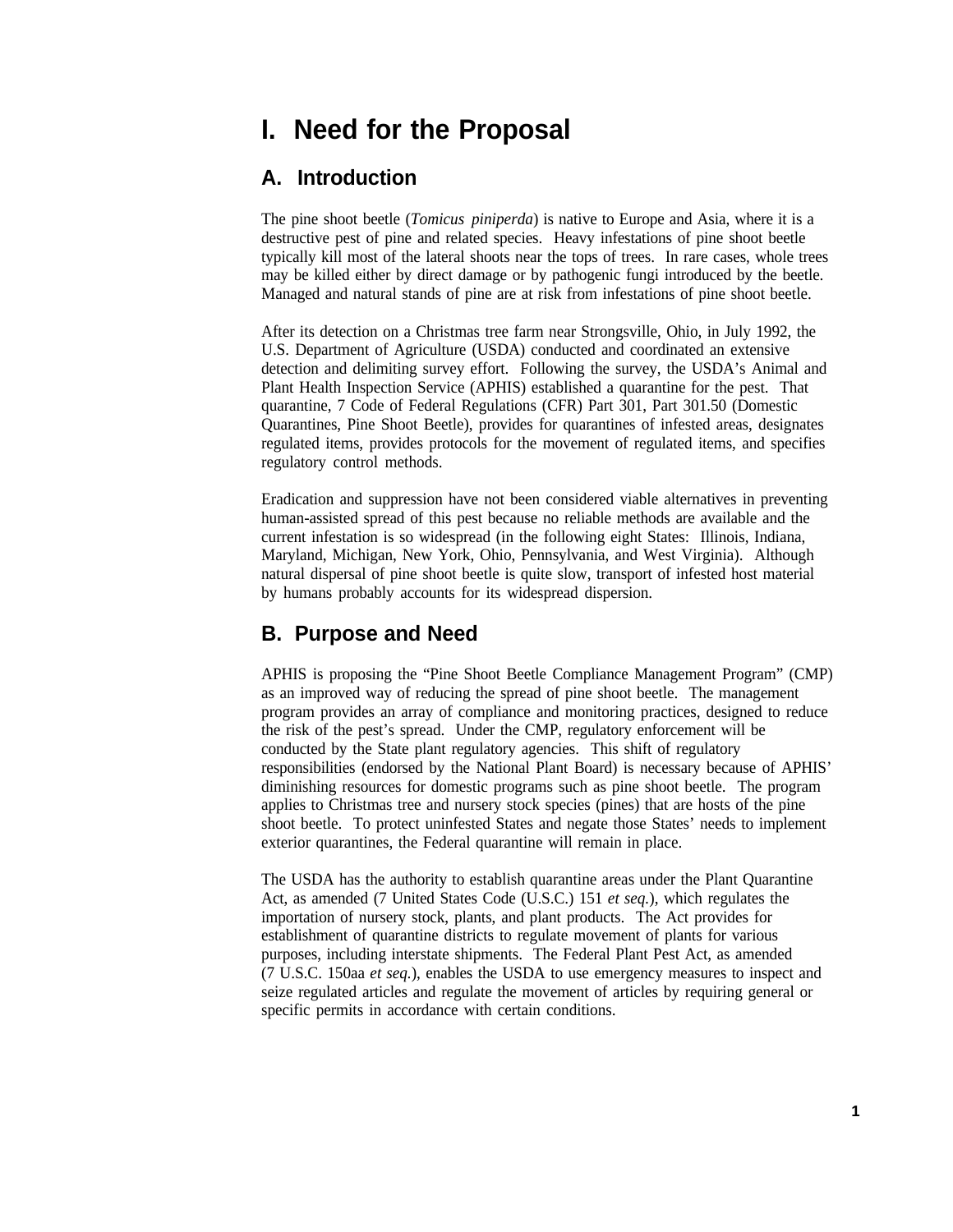## **II. Alternatives**

APHIS considered three alternatives for this program: (1) the "Pine Shoot Beetle Compliance Management Program," (2) no action (no change in the current program), and (3) rescission of the quarantine (elimination of the current program). Each of the alternatives is characterized briefly in this section.

#### **A. Pine Shoot Beetle Compliance Management Program (CMP)**

The proposed Pine Shoot Beetle Compliance Management Program (CMP) is an integrated pest management program designed to reduce the potential for spread of the pine shoot beetle. The "Pine Shoot Beetle Compliance Management Program, March 1997—Revised," sponsored by the National Plant Board and APHIS, provides further detail on the operational aspects of the program and is incorporated by reference in this document. The CMP involves the productive interaction of industry groups, government regulatory agencies, and research and education institutions. It is based upon an array of compliance and monitoring practices, uses compliance agreements between regulatory agencies and industry, and reduces dependency upon regulatory treatments by promoting cultural and production practices that reduce the presence and reproduction of the pest, thereby lowering its risk of spread. Certification for movement of regulated articles will be made on the basis of compliance with all applicable components of the management program.

#### **B. No Action**

Under the no action alternative, there would be no change in the current program or in the regulations currently being implemented by APHIS to limit the spread of the pine shoot beetle.

#### **C. Rescission of the Quarantine**

Under this alternative, the Federal quarantine and its associated restrictions on interstate movement of potentially infested pine shoot beetle host material would be eliminated, possibly subject to reinstatement if funding and/or improved techniques for preventing spread of pine shoot beetle become available. At their discretion, individual States could examine the problem and implement quarantines and/or programs to serve their own needs.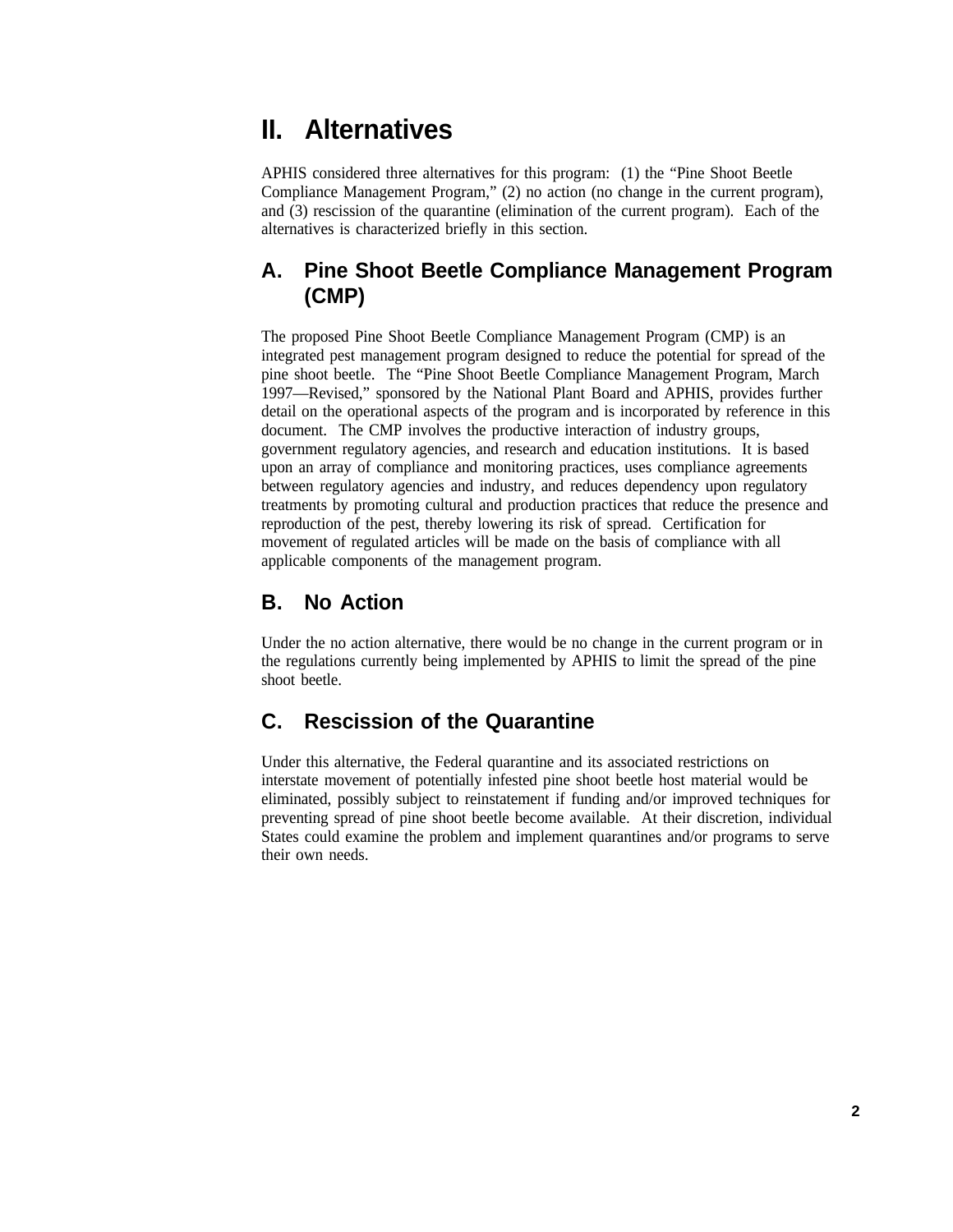### **III. Environmental Consequences**

#### **A. Pine Shoot Beetle Compliance Management Program (CMP)**

Implementation of the CMP would result in beneficial and adverse impacts. The proposed changes in the program would impede the spread of pine shoot beetle, resulting in beneficial environmental impact (minimization of ecological disruption in natural ecosystems and minimization of losses in commercially managed agricultural systems). Those beneficial impacts are difficult to quantify because they are related to host distribution and diversity. It is safe to say, however, that the use of pine and related tree stands for commercial purposes, aesthetic purposes, recreation, and wildlife cover would be enhanced if the spread of pine shoot beetle is impeded. The quarantines placed on newly infested areas limit the ability of pine shoot beetles to spread and damage pine trees. In some cases, where those natural ecosystems provide habitat for endangered and threatened species, the survivability of those species also would be enhanced by this quarantine.

Adherence to the pine shoot beetle compliance management program would substantially reduce the artificial spread of the pine shoot beetle to uninfested areas. In addition, this limitation on the artificial spread of the beetle would make it more feasible to benefit from the introduction of biological control agents, which are anticipated to limit natural spread (Chawkat, 1994). This management plan continues the Federal quarantine, but it also requires intensive efforts on the part of cooperating State plant regulatory agencies to enforce the provisions.

Several existing compliance actions have minimal adverse impacts. There would be no significant impacts from the sanitation practices and pest monitoring activities of the plan. The trapping of pine shoot beetles through trap logs or pheromone traps would only affect populations of the beetle itself. Minimal adverse impact may be anticipated from the disposal of some regulated items, such as cut Christmas trees.

The continuing limited treatments of logs with methyl bromide (as in the no action and proposed program) poses no significant risks to the human or physical environment. Although methyl bromide is an acutely toxic vapor that can produce systemic and cumulative effects on humans that are excessively exposed, its use in this program presents minimal potential for environmental impact. The anticipated lack of environmental impact is a result of (1) the carefully controlled manner in which it is used, (2) its short half-life and quick dispersal, (3) the relatively small increase in use that would result from this rule, and (4) the minimal contribution of the agricultural use of methyl bromide to the ozone depletion phenomenon. These impacts have been described in greater detail in the environmental assessment (EA) for the previous interim rule (USDA, 1995) and in the environmental impact statement for certification of imported logs, lumber, and other unmanufactured wood products (USDA, 1994). The findings of both of these documents are incorporated by reference in this EA.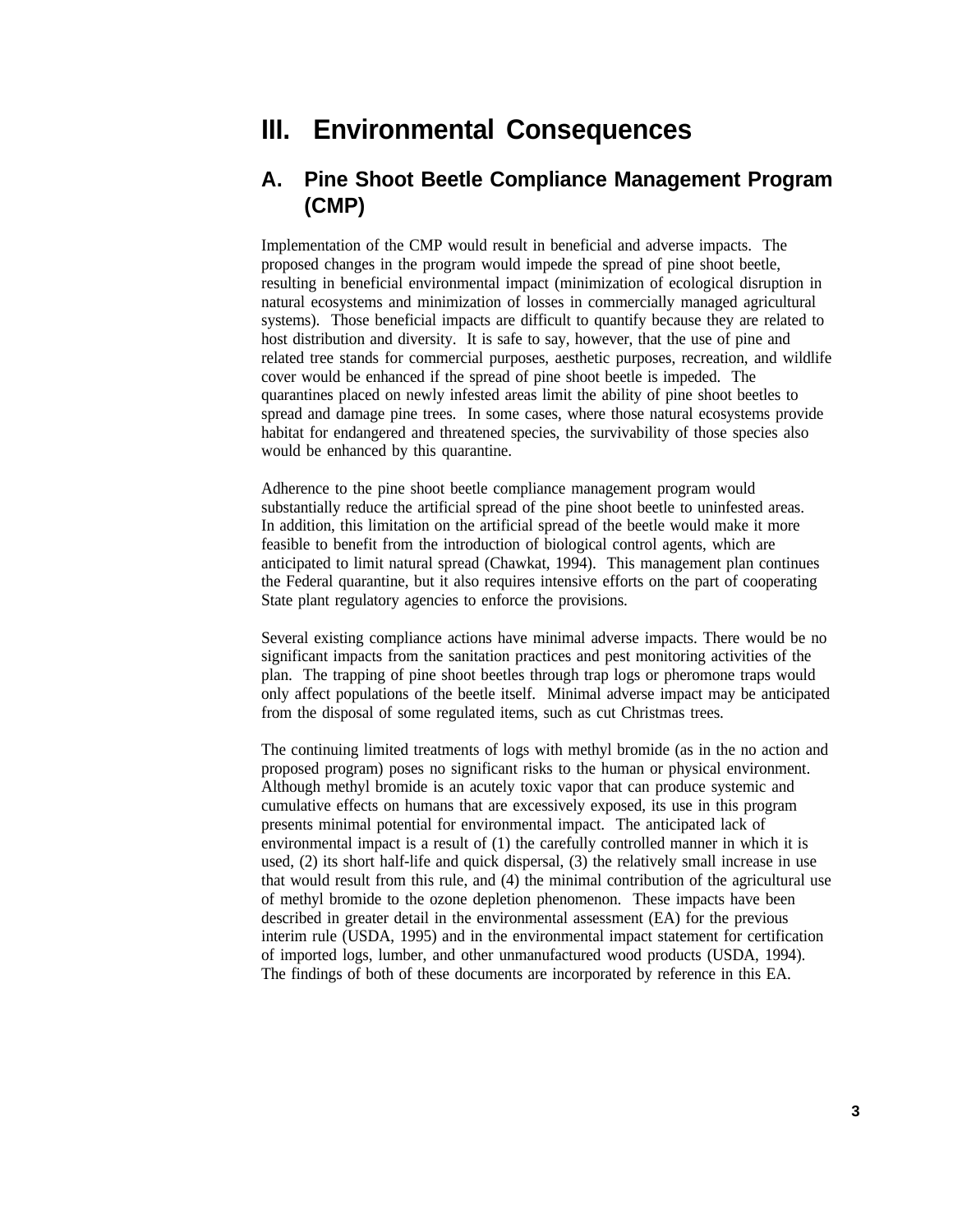Some requirements of the compliance agreement with growers may have greater potential for adverse effects. The compliance agreement requires chemical control treatments of pine stumps that are not physically removed or covered. It may also require growers to apply foliar cover sprays and trunk sprays with approved pesticides if the local infestation is determined to be above predetermined threshold levels. These regulatory compliance treatments are designed to eliminate pest risk and have minimal adverse impact to the environment. The applications of these other pesticides are, however, likely to have greater impacts than the actions taken under the no action or proposed rule alternatives, but the limited treatments are still anticipated to have no significant adverse effects. Also, certain program stipulations for these pesticide applications ensure that adverse impacts are minimized. These compliance pesticide treatments are expected to be fewer and of less intensity than the treatments made by commercial growers and private landowners if the pine shoot beetle were allowed to spread, as with rescission of the quarantine or the no action alternative.

A thorough risk assessment was completed for program use of pesticides to control pine shoot beetle (USDA, 1997). The analysis and findings of that document are incorporated by reference into this EA. The pesticides proposed for application as foliar sprays are bifenthrin, carbaryl, chlorpyrifos, and cyfluthrin. The pesticides proposed for application as log sprays and trunk sprays are bifenthrin, chlorpyrifos, cyfluthrin, lambda cyhalothrin, lindane, and permethrin. A brief summary of the findings of the risk assessment follows.

The human health risks were determined for typical, extreme, and accident scenarios in the risk assessment. Determination of exposure and potential risk were analyzed for workers and the general public in these scenarios. The risks determined for each scenario assume that pesticide applications are made in compliance with label application rates, but no special protective measures are taken and no special protective clothing are worn. The results, therefore, tend to overestimate the actual risks. The highest human health risk for all pesticide applications is for workers in the accident scenario where there is a broken hose or spill of concentrated pesticide. Immediately cleansing exposed skin and adhering to the required mitigation measures (appendix A) decrease the risk considerably for this unexpected scenario. The typical scenarios are those that would most likely occur from program pesticide applications. Although ground applicators have substantial risk under some scenarios, adherence to the program mitigation measures and proper use of protective clothing ensure that risks to all workers (including applicators) are within acceptable limits, even for extreme scenarios. Typical exposures pose negligible risk to the public. Extreme exposures pose negligible risks to the public for the synthetic pyrethroids (bifenthrin, cyfluthrin, lambda cyhalothrin, and permethrin), but pose moderate risks to the public for the other pesticides (carbaryl, chlorpyrifos, and lindane). Adherence to program mitigation measures decreases exposure to these pesticides and ensures that there are no significant risks to the public from any exposure scenario. Although bifenthrin and lindane have been classified by the U.S. Environmental Protection Agency (EPA) as possible human carcinogens (Class C oncogens), the exposure from program applications is low and risks are less than 1 in a million of carcinogenic effects from the program use.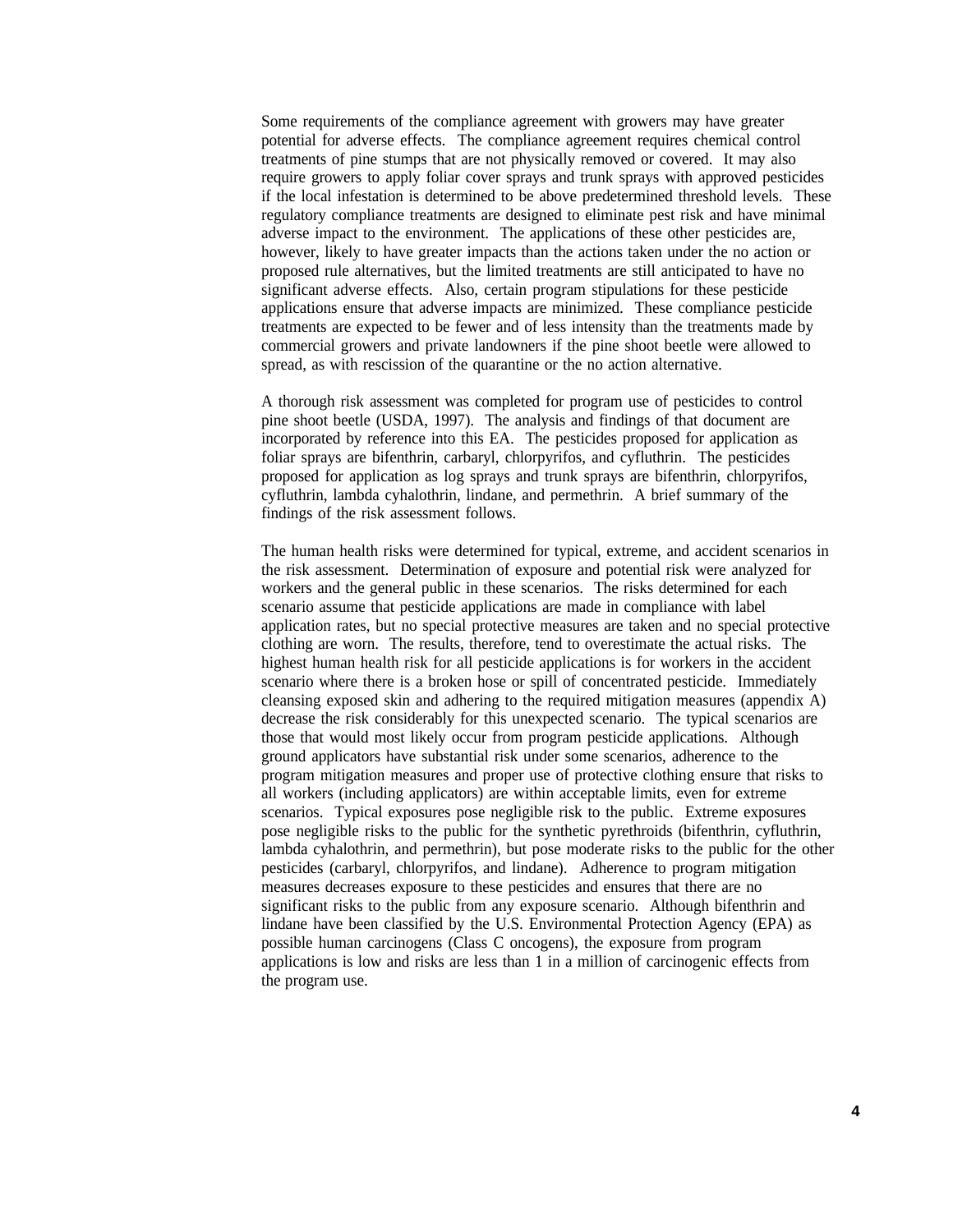The risks to terrestrial wildlife were determined for typical and extreme exposure scenarios in the risk assessment. Risks to terrestrial wildlife (except insects) for typical scenarios were low for all chemicals except lindane. The potential risks to mammals are moderate for program use of lindane, but the restricted use of lindane to only log and trunk sprays limits the actual exposure. Adherence to program mitigation measures (appendix A) helps restrict the residues of pesticides to the treatment areas and prevent exposure of nontarget mammals. Risks to terrestrial insects from program use of chemicals vary. Lindane and permethrin pose high risk to honey bees, but lambda cyhalothrin poses low risk. Bifenthrin, carbaryl, chlorpyrifos, and cyfluthrin pose moderate risks to honey bees. Apiarists should be notified of program applications of pesticides in the area, so they can protect their hives during the program treatments.

The risks to aquatic wildlife from program use of chemicals have the potential to be more severe than the risks to terrestrial wildlife. All program pesticides except carbaryl are very highly toxic to fish and aquatic invertebrates. Carbaryl is moderately toxic to fish and highly to very highly toxic to aquatic invertebrates. The risks were determined to be high for all pesticides to aquatic organisms in ponds and high for bifenthrin and chlorpyrifos in creeks. The risks for the other pesticides in creeks were lower. This risk does not take into account the decrease in exposure from use of several program mitigation measures. The 25-foot buffer around water bodies, applications restricted to ground treatments, and the mitigations (appendix A) to minimize drift all decrease the likelihood that program pesticides will enter water. Adherence to these mitigations ensures that adverse effects of program chemicals on aquatic organisms will be minimal.

The Endangered Species Act (ESA) and its implementing regulations require Federal agencies to consult with the U.S. Department of the Interior's Fish and Wildlife Service (FWS) and/or the U.S. Department of Commerce's National Marine Fisheries Service (NMFS) to ensure their actions are not likely to jeopardize the continued existence of endangered or threatened species or result in the destruction or adverse modification of critical habitat. Federal agencies must determine if their actions "may affect" an endangered or threatened species or its habitat; if that determination is positive, they must initiate consultation with the FWS and/or the NMFS. According to the regulations, the Federal agency need not initiate formal consultation if it obtains the concurrence of the FWS and/or the NMFS, through informal consultation, with its determination that the action "is not likely to adversely affect" the endangered or threatened species or its habitat. APHIS is consulting with FWS regarding endangered and threatened species and will comply with all protection measures stipulated in that consultation and mutually agreed on with FWS.

The risk of adverse effects to the physical environment was also considered in the risk assessment. The half-life of most program chemicals is relatively short in air, water, soil, and vegetation. There are two exceptions. Lindane binds strongly to soil particles and remains active on foliage for extended periods of time. Bifenthrin also binds strongly to soil particles. The bound pesticides in soil are not a problem as long as the particles are not carried away in runoff. This is further reason for the buffers around water bodies. The program applications of lindane are not made to foliage, so lindane residues on foliage would occur only through drift of pesticide residues. There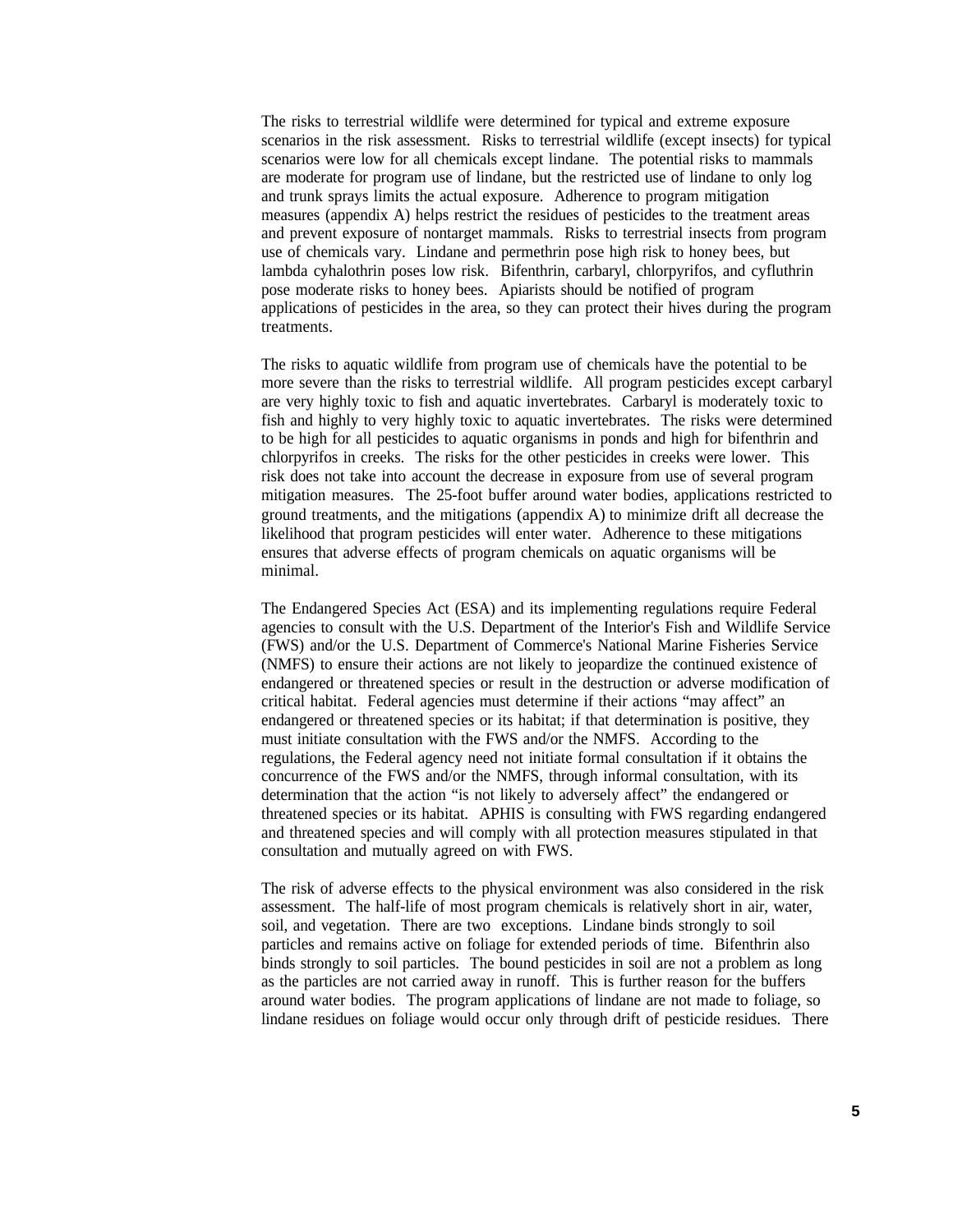are mitigations designed specifically to minimize drift and runoff (appendix A). Adherence to these mitigations ensures that residual lindane on foliage will not be a significant environmental concern.

A monitoring plan is being prepared to analyze effectiveness of the mitigations for these compliance treatments. The program will conduct some monitoring of pesticide drift, runoff, and human health effects from pesticide applications. This will help to ascertain the extent to which program mitigations are adequate to protect against adverse environmental impacts. The U.S. Department of the Interior's Fish and Wildlife Service may also require the program to do some monitoring as part of interagency cooperation related to protection of endangered and threatened species and their critical habitat.

Consistent with Executive Order No. 12898, "Federal Actions to Address Environmental Justice in Minority Populations and Low-Income Populations," APHIS considered the potential for disproportionately high and adverse human health or environmental effects on any minority populations and low-income populations. No disproportionate effects on such populations are anticipated as a consequence of implementing the preferred action.

#### **B. No Action**

Impacts from this alternative would be similar to those for the proposed rule. The lack of flexibility in regulatory treatments under the compliance management program would make it more difficult for growers to move their Christmas trees and related commodities. The lack of field treatment would also allow the beetle populations to increase locally and the infestation to spread more readily than would be expected if those regulations covering the field treatments were enacted as part of the proposed rule. Although there would be less regulatory use of pesticides under the no action alternative than under the proposed alternative, the resulting increase in infested trees would be expected to result in increased overall use of pesticides by the growers to minimize beetle damage and by landowners to protect their ornamental trees. There would be little difference in the amount of fumigation with methyl bromide. Other quarantine and regulatory actions would continue as in previous years. There would continue to be no significant impacts for the actions taken to control pine shoot beetle.

#### **C. Rescission of the Quarantine**

In the absence of any Federal action to regulate movement of pine shoot beetle host material from newly infested areas, natural pine ecosystems and pine timber industries could be at considerable risk. In addition to allowing the spread of pine shoot beetle to natural and agricultural ecosystems to go unchecked, this alternative could also lead to increased use of chemical insecticides as individual growers or local communities attempt to suppress or eradicate pine shoot beetle infestations.

Detailed consideration of such an alternative may be appropriate in the future, but does not appear to be warranted at present, based on existing information. It has yet to be determined that the documentation of "new" infestations represents movement of pine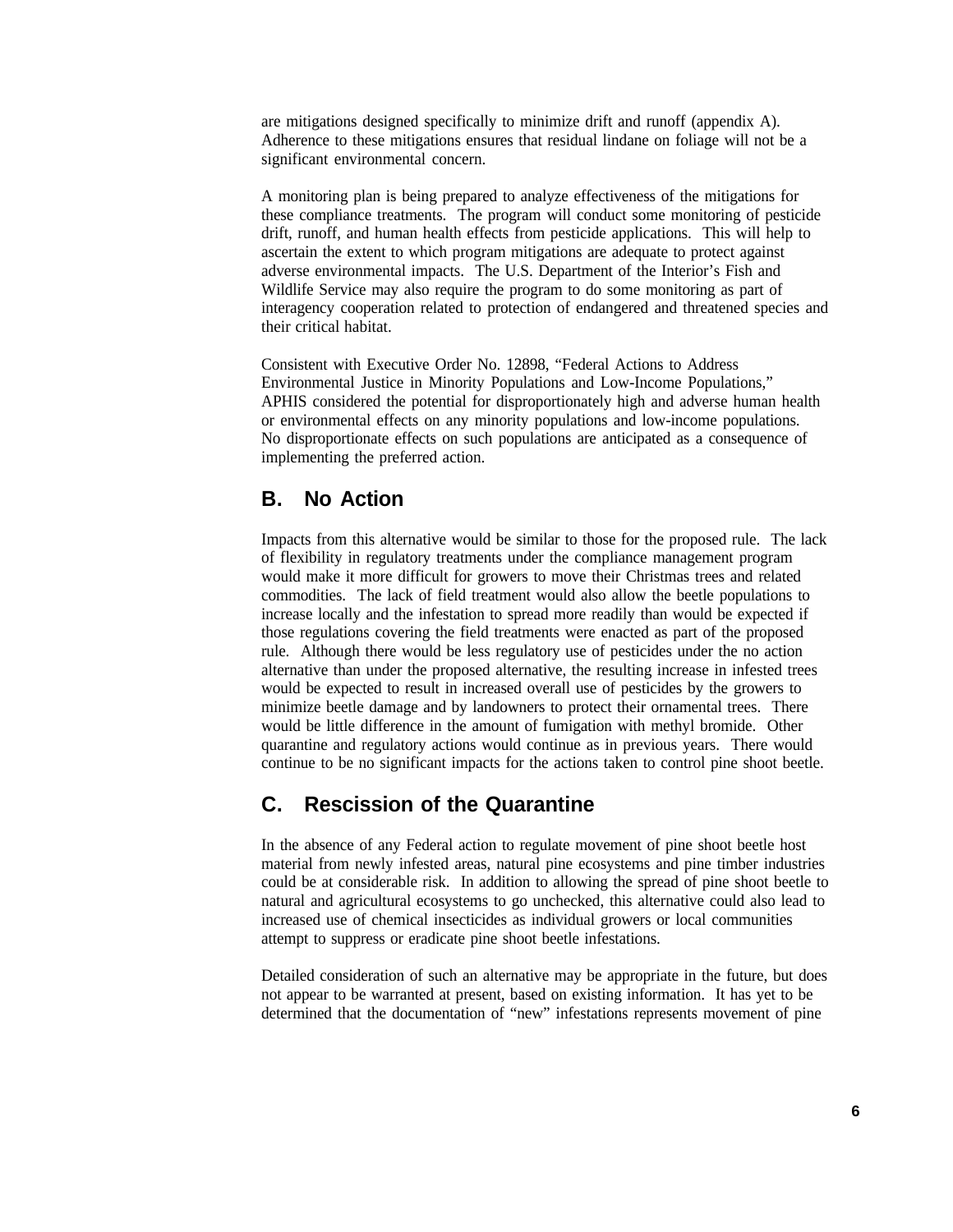shoot beetle from previously documented infestations, rather than representing previously established infestations that have been newly detected. The pathway for human-assisted spread of pine shoot beetle has yet to be fully documented. Although human-assisted spread may contribute to the movement of pine shoot beetle, it is uncertain if this spread is primarily through movement of host plant commodities or by other means, such as beetles that "hitchhike" to new destinations in cars or other modes of transportation. Although methyl bromide fumigation is quite effective in killing pine shoot beetle, its contributing role in preventing the spread of pine shoot beetle is unquantified. The effectiveness of field treatments at limiting infestation size and preventing spread is also unclear.

## **IV. Agencies, Organizations, and Individuals Consulted**

Harold T. Smith Senior Project Leader Environmental Analysis and Documentation Policy and Program Development Animal and Plant Health Inspection Service U.S. Department of Agriculture 4700 River Road, Unit 149 Riverdale, MD 20737-1238

David A. Bergsten Toxicologist Environmental Analysis and Documentation Policy and Program Development Animal and Plant Health Inspection Service U.S. Department of Agriculture 4700 River Road, Unit 149 Riverdale, MD 20737-1238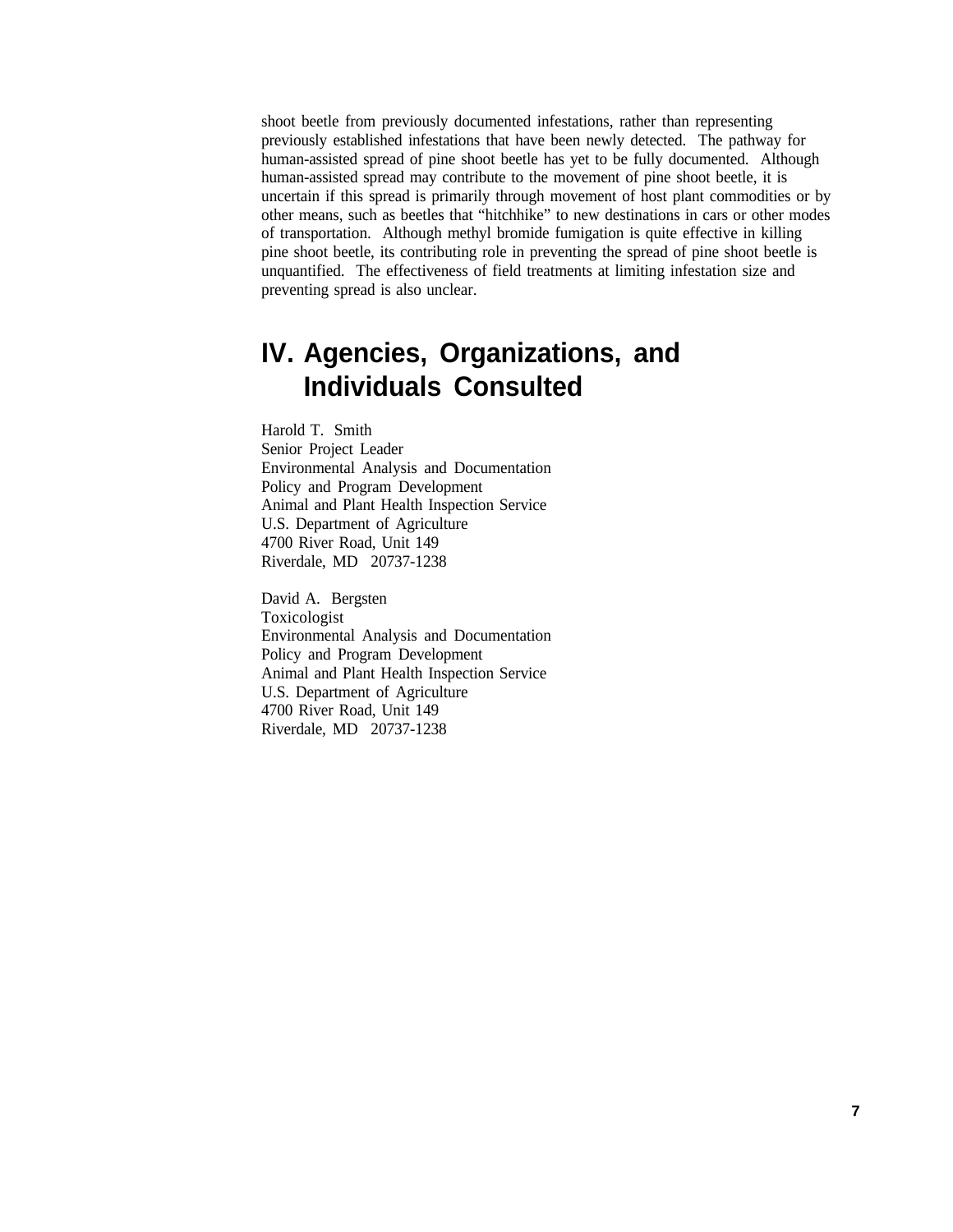## **Appendix A**

#### **Mitigation Measures for Pesticide Applications of Pine Shoot Beetle Compliance Management Program**

- 1. All growers will be required to follow applicable Federal, State, and local environmental laws and regulations related to pesticide application.
- 2. All chemicals will be applied in strict accordance with the EPA- and Stateapproved label instructions.
- 3. All pesticides will be applied by hand-operated or motorized ground equipment not aerial. This will decrease the potential for drift of pesticide residues.
- 4. All pesticides will be applied only to the regulated commodity. There will be no applications to adjacent areas or unplanted borders of the pine groves. This reduces potential for drift and runoff to areas adjacent to the treated commodity.
- 5. Applicators and persons within the treatment area are required to wear protective clothing or remain inside a closed vehicle with recirculating air during pesticide applications.
- 6. Workers will be advised of the respective reentry periods following pesticide treatments and will not reenter without protective clothing prior to the completion of this period of time.
- 7. Applicators will cease treatments if unprotected members of the public are observed in the treatment area. Treatments may continue when such persons are no longer present.
- 8. Pesticide applications will not be made within 25 feet of any body of water. This 25-foot buffer prevents potential adverse effects to water quality, human health, and aquatic wildlife from drift and runoff of chemical residues.
- 9. To minimize drift and runoff (and increase efficacy), pesticide applications will not be made when any of the following conditions exist in the treatment area: wind velocity exceeding 10 miles per hour (or less if required by State law), rainfall or imminent rainfall within 48 hours, air turbulence that could seriously affect the normal spray pattern, or temperature inversions that could lead to off-site movement of spray.
- 10. Before beginning treatment, growers will notify any apiarists in the immediate vicinity of the date and approximate time of application to provide the apiarists an opportunity to protect their bees from potential adverse effects of pesticide exposure.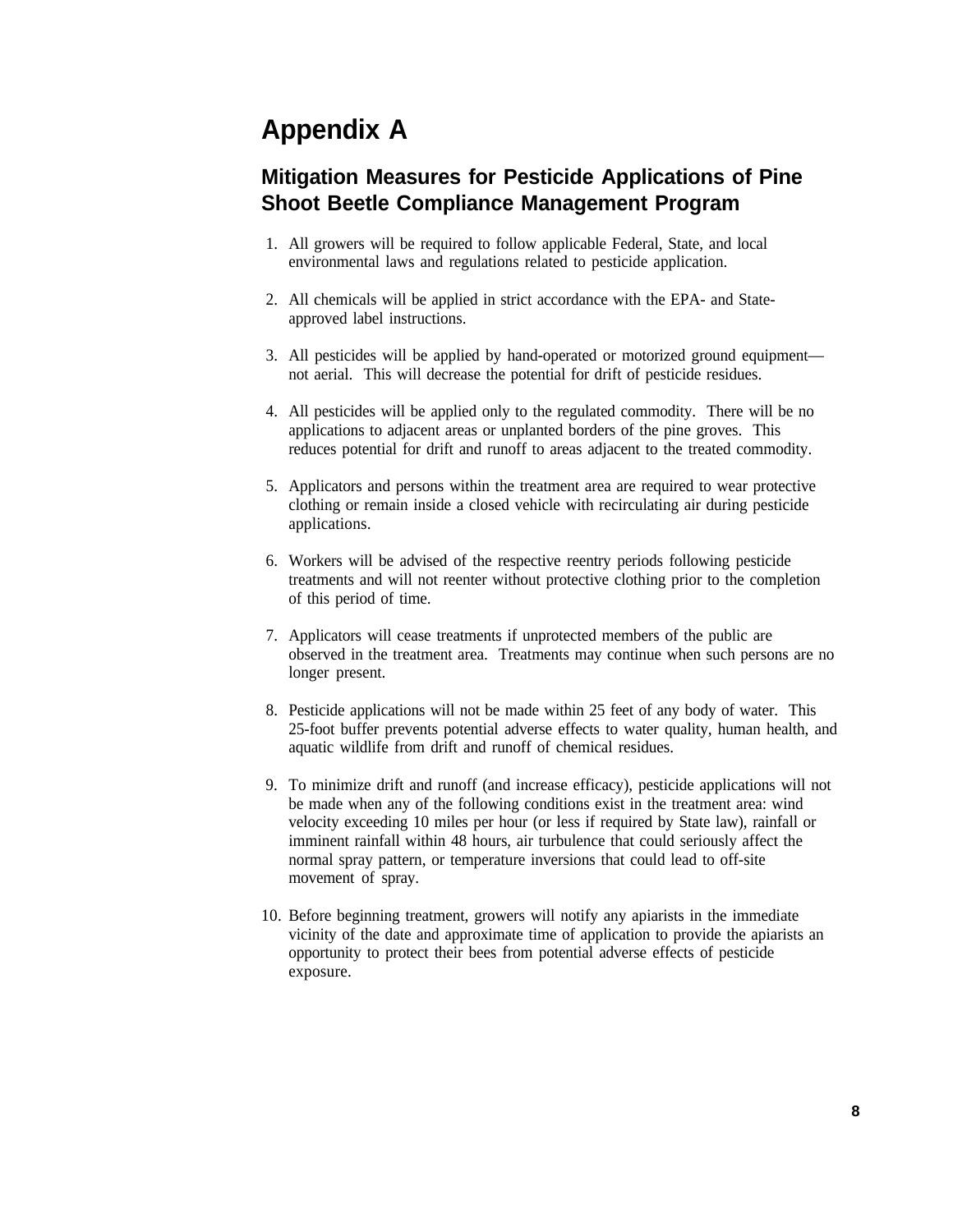- 11. Before initiating operations, APHIS will obtain concurrence from the U.S. Department of the Interior's Fish and Wildlife Service on protection measures that may be required for endangered and threatened species or their critical habitat.
- 12. Environmental monitoring of the program for drift, runoff, and human health effects will be conducted in accordance with the current environmental monitoring plans.

### **Appendix B. References**

- Chawkat, A.M., 1994. Pest risk assessment (PRA) on pine shoot beetle (PSB). Biological Assessment and Taxonomic Support, Plant Protection and Quarantine, Animal and Plant Health Inspection Service, U.S. Department of Agriculture.
- U.S. Department of Agriculture, Animal and Plant Health Inspection Service, 1997. Pine Shoot Beetle Compliance Management Program Chemicals Risk Assessment, April 1997.
- U.S. Department of Agriculture, Animal and Plant Health Inspection Service, 1995. Interim Rule Pine Shoot Beetle Quarantine. Environmental Assessment, September 1995.
- U.S. Department of Agriculture, Animal and Plant Health Inspection Service, 1994. Importation of logs, lumber, and other unmanufactured wood articles. Environmental Impact Statement, July 1994.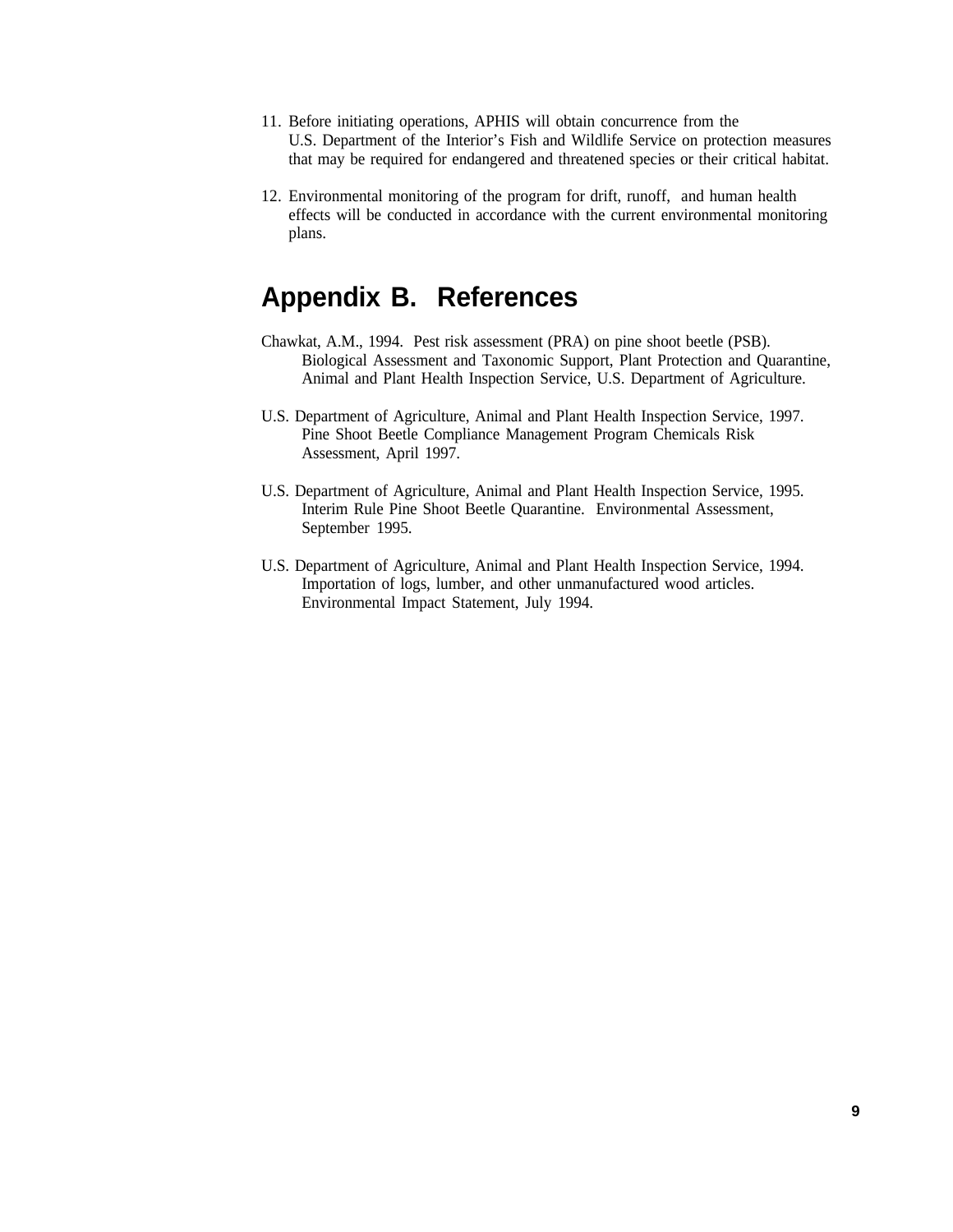#### **Finding of No Significant Impact for Pine Shoot Beetle Compliance Management Program Environmental Assessment May 1997**

The U.S. Department of Agriculture (USDA), Animal and Plant Health Inspection Service (APHIS), is proposing the "Pine Shoot Beetle Compliance Management Program" (CMP) as an improved way of reducing the spread of the pine shoot beetle, *Tomicus piniperda*. The pine shoot beetle is a destructive pest of pine and related species which attacks managed and natural stands of trees. Quarantine and control of the pest is accomplished under the authority of 7 Code of Federal Regulations (CFR) Part 301, Part 301.50 (Domestic Quarantines, Pine Shoot Beetle), which is being revised to include the CMP.

The proposed program is needed to (1) reduce losses caused by the pine shoot beetle, (2) reduce the amount of pesticide that would otherwise be used within uncoordinated control efforts, and (3) maintain a broad program needed to reduce the spread of the pine shoot beetle. The proposed CMP involves cooperation between industry groups, government regulatory agencies, and research and education institutions. It uses an array of compliance activities (including chemical control), monitoring practices, compliance agreements, and cultural and production practices to reduce the pest population, thereby lowering risk of its spread.

For the environmental assessment (EA), incorporated by reference in this document, APHIS analyzed the environmental consequences of (1) the proposed CMP, (2) no action, and (3) rescission of the quarantine. Implementation of the proposed CMP has some potential for adverse environmental impacts arising from the use of chemical pesticides used to control the pine shoot beetle. Potential impacts to the physical environment, human health, and nontarget species have been analyzed within the EA and its incorporated "Pine Shoot Beetle Compliance Management Program Chemicals Risk Assessment, April 1997." Although some environmental risks exist and have been identified, routine program operational safety procedures and recommended mitigation measures serve to ensure that there will be no significant environmental impact. The EA is available from the following offices:

| U.S. Department of Agriculture             | <sub>or</sub>         | U.S. Department of Agriculture             |
|--------------------------------------------|-----------------------|--------------------------------------------|
| Animal and Plant Health Inspection Service |                       | Animal and Plant Health Inspection Service |
| Plant Protection and Quarantine            |                       | Plant Protection and Quarantine, NRO       |
| Domestic and Emergency Programs            |                       | Blason II, 1st Floor                       |
| 4700 River Road, Unit 134                  | 505 South Lenola Road |                                            |
| Riverdale, MD 20737-1236                   |                       | Moorestown, NJ 08057-5073                  |

APHIS is consulting with the U.S. Department of the Interior, Fish and Wildlife Service (FWS), with regard to the protection of endangered and threatened species or their critical habitats. APHIS will adhere to protective measures designed specifically for this program and mutually agreed upon with FWS.

I find that implementation of the proposed CMP will not significantly impact the quality of the human environment. I have considered and base my finding of no significant impact on the quantitative and qualitative risk assessments of the proposed pesticides and on my review of the program's operational